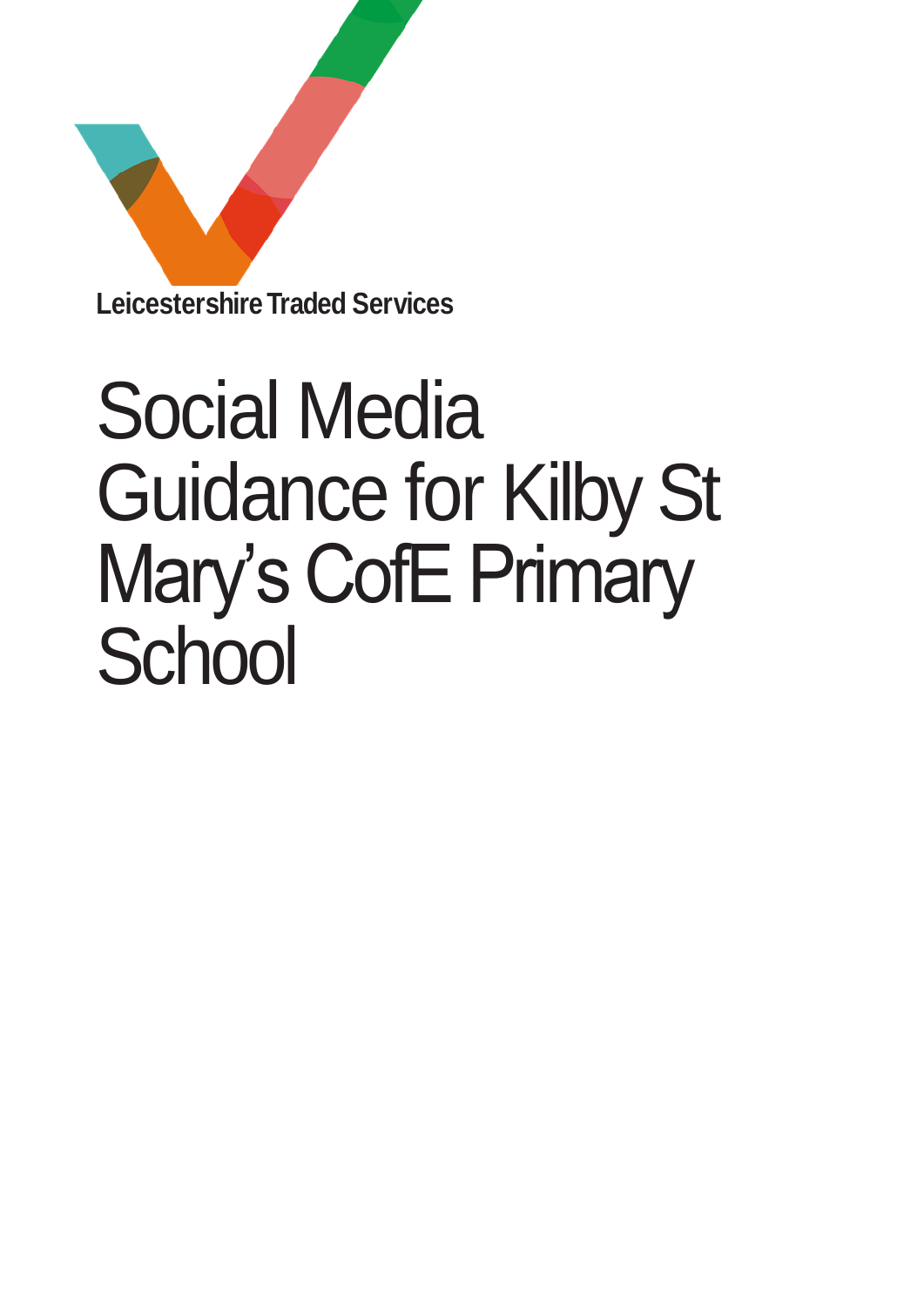This guidance applies to all staff, including Head Teachers / Principals, Teachers and all Support Staff regardless of whether they are permanent, fixed term, casual or agency or volunteers. It provides guidance on what measures are to be taken to ensure the safe use of social media and defines what is considered to be inappropriate conduct when using social media/internet sites for both professional and personal purposes.

Breaches of this guidance may be dealt with via the schools disciplinary policy or where it is appropriate will be referred to the police.

For the purposes of this guidance Head teachers/Principals will be referred to as Head teacher and School/Academy will be referred to as school.

#### **Documents to support this Guidance:**

In addition, this Guidance should also be read in conjunction with the school's handbook/code of conduct/e-safety Guidance.

In addition schools should also take account of any current and relevant legislation.



The primary purpose of this guidance is to clarify how all employees should conduct themselves when using all forms of social media whether this is done through the school's media or personal media, in work time or in an individual's own time. The aim being to minimise the risk employees may place themselves and pupils in when they choose to write about their work or matters relating to the school and/or their personal lives.

This in turn will minimise situations where safeguarding concerns could arise, employees' integrity or professional standing could be undermined, professional relationships with colleagues and pupils are compromised or the school [and / or the Local Authority (for Maintained Schools)] brought into disrepute.

Additionally, adhering to the Guidance reduces the risk of employees inadvertently contravening sections of the Data Protection Act or falling foul of any breaches of confidentiality, privacy, libel, defamation, harassment and copyright laws.

Whilst this Guidance is not intended to prevent employees from using social media sites, it does aim to make employees aware of the risks they could face whilst doing so and highlight what is deemed to be unacceptable when sharing information about their professional and/or personal life. Employees should be encouraged to report any concerns that they have regarding content placed by employees on social media sites to the Head teacher.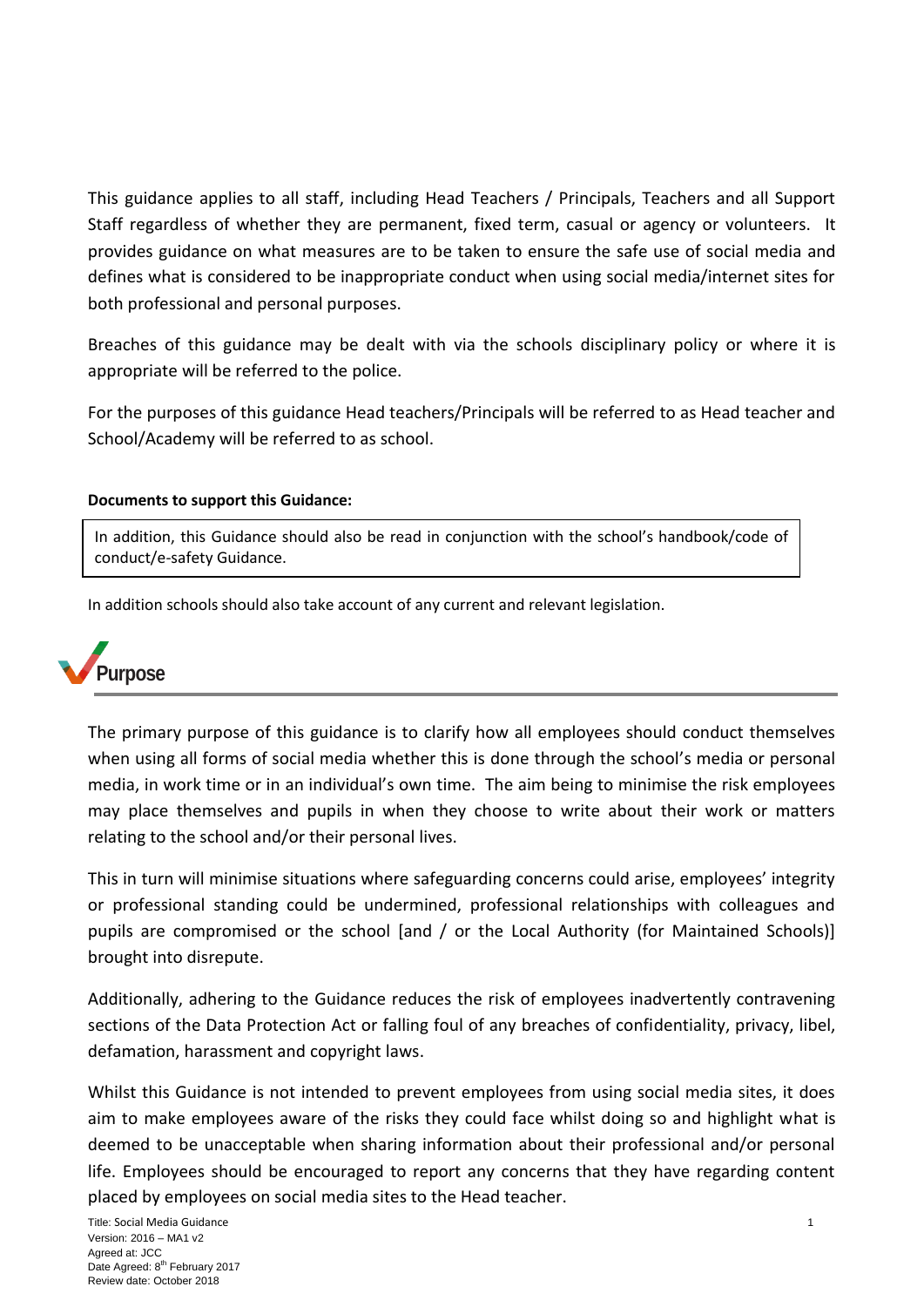When an employee(s) wishes to create a work-related social media site they must discuss this with and obtain the relevant approval from the Head teacher. Creators of these groups are responsible for monitoring the content of the site and ensuring that it is appropriate and not in breach of any of the terms in this Guidance.

### **Application of the Guidance**

The Social Media Guidance will be managed by either the Head Teacher or another manager. If the matters are regarding the Head Teacher, then the Chair of Governors will be responsible for overseeing this Guidance.



**What is Social Media?**

For the purposes of this Guidance, the term social media is used to describe a type of interactive website or online tool that allows parties to communicate or interact with each other in some way by sharing information, opinions, knowledge and interests and to share data in a public forum or to participate in social networking, resulting in a number of different activities.

Social Media activities include, but are not limited to:

- Maintaining a profile page on social / business networking sites such as Facebook, Twitter, WhatsApp or LinkedIn
- Writing or commenting on a blog, whether it is your own or the blog of another person / informational site.
- Taking part in discussions on web forums or message boards such as YouTube.
- Leaving product or service reviews on business websites or customer review websites.
- Taking part in online polls.
- Uploading multimedia on networking sites such as You Tube, Instagram, WhatsApp Twitter and Tumblr.
- Liking, re-tweeting and commenting on posts of your own, another person or other social media account.

Many other forms of social media also exist which are not listed in this Guidance. Employees need to be aware that this is area is constantly changing and they are reminded of their continued responsibility to keep up to date with developments and review their privacy settings on a regular basis when using social media sites.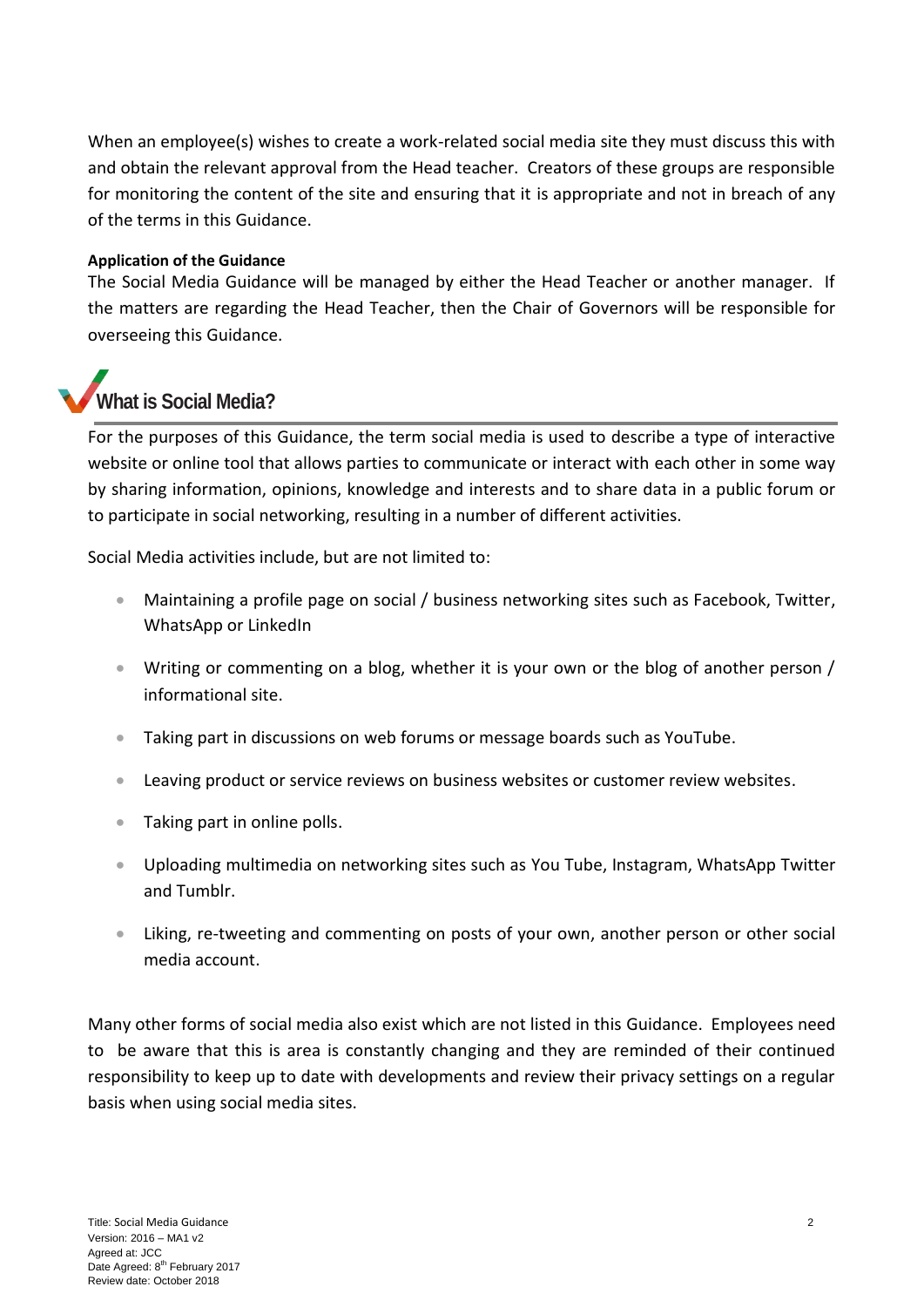# **The Use of Social Media**

The school recognises that employees will use social media in a personal capacity. However, it is important that employees understand that they are personally responsible for all comments, images or information that they post on line. Therefore all employees must ensure that when posting any information, images or making comments, they do not:

- **Bring the School into disrepute**. E.g. by making derogatory or defamatory comments, either directly or indirectly, about the school, colleagues, individuals, pupils or parents etc that could negatively impact on the schools reputation or cause embarrassment. This includes posting images or links to inappropriate content or using inappropriate language.
- **Breach confidentiality**. E.g, revealing confidential information owned by the school relating to its activities, finances, employees or pupils.
- **Undertake any behaviour which may be considered discriminatory, or as bullying and/or harassment of any individual**. E.g, making offensive or derogatory comments (either directly or indirectly) relating to sex, gender, race, disability, sexual orientation, religion, belief or age; using social media to bully ("Cyberbullying") another individual; or posting images that are discriminatory or offensive or linking to such content.

As with all personal internet use, employees using social media sites must also observe the specific requirements of the documents named at the beginning of this policy.

## **Employee Responsibilities**

Employees are personally responsible for the content that they publish on social media sites, including "Likes" (on Facebook)/"re-tweets" (on Twitter), Snapchat, Instagram, LinkedIn, Yammer, WhatsApp etc. Employees should assume that everything that is written is permanent and can be viewed by anyone at any time. It is fair and reasonable to take disciplinary action against employees for inappropriate use of social media, including use of social media conducted outside of working hours.

Employees must observe and note the following listed guidance (which is not exhaustive).

- Employees should assume that everything can be traced back to them personally as well as to their colleagues, the school, pupils and parents.
- To avoid any conflict of interest, employees must ensure that personal social networking sites are set to private and pupils are never listed as approved contacts. An exception to this may be if the child is the employee's own child, relative, or family friend.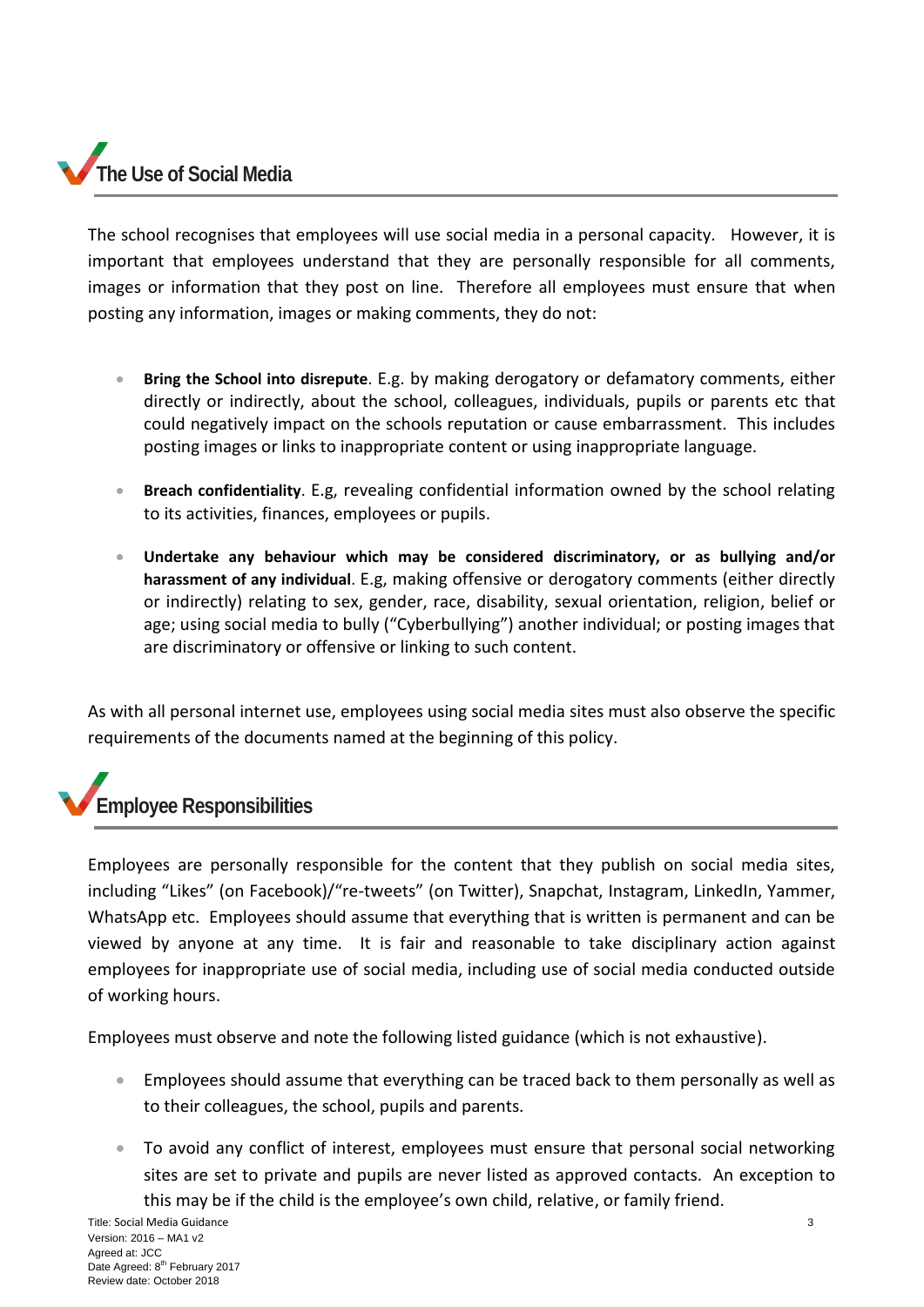- Information must not be posted that would disclose the identity of pupils or could in any way be linked to a pupil(s). This includes photographs or videos of pupils or their homes.
- Pupils must not be discussed on social media sites.
- Employees should not post information on sites including photographs and videos that could bring the School [or the Local Authority] into disrepute.
- Employees must not represent their own views/opinions as being those of the school [or the Local Authority].
- Employees must not divulge any information that is confidential to the school [the Local Authority] or a partner organisation.
- Potentially false, derogatory, offensive or defamatory remarks directly or indirectly towards the School, [the Local Authority], employees, pupils, pupils' relatives, the school [or Local Authority] suppliers and partner organisations should not be posted on social media sites.
- Employees must ensure content or links to other content does not interfere with their work commitments, or be on an inappropriate content.
- Employees must not either endorse or criticise service providers used by the school [or the Local Authority] or develop on-line relationships which create a conflict of interest.
- Employees must not upload, post, forward or post a link to any pornographic material (that is, writing, pictures, films and video clips of a sexually explicit or arousing nature).
- When posting on social media sites employees must observe the requirements of the Equality Act and the Human Rights Act and must not use any offensive, obscene, derogatory, discriminatory language which may also cause embarrassment to school the Local Authority, employees, pupils, pupils' relatives, Council suppliers and partner organisations.
- **Employees must never impersonate another person.**
- **Employees must not upload, forward or post a link which is likely to: create any liability for** the School (whether criminal or civil), breach copyright law or other affect intellectual property rights, or which invades the privacy of any person.

**Think before you post**. There is no such thing as a private social media site. Social networking platforms/ Chat Rooms and discussion forums etc are in the public domain and it is not always possible to be sure what is being viewed, shared or archived, even if material is posted on a closed profile or group. There can be no reasonable expectation that posts will remain private and will not be passed on to other people, intentionally or otherwise.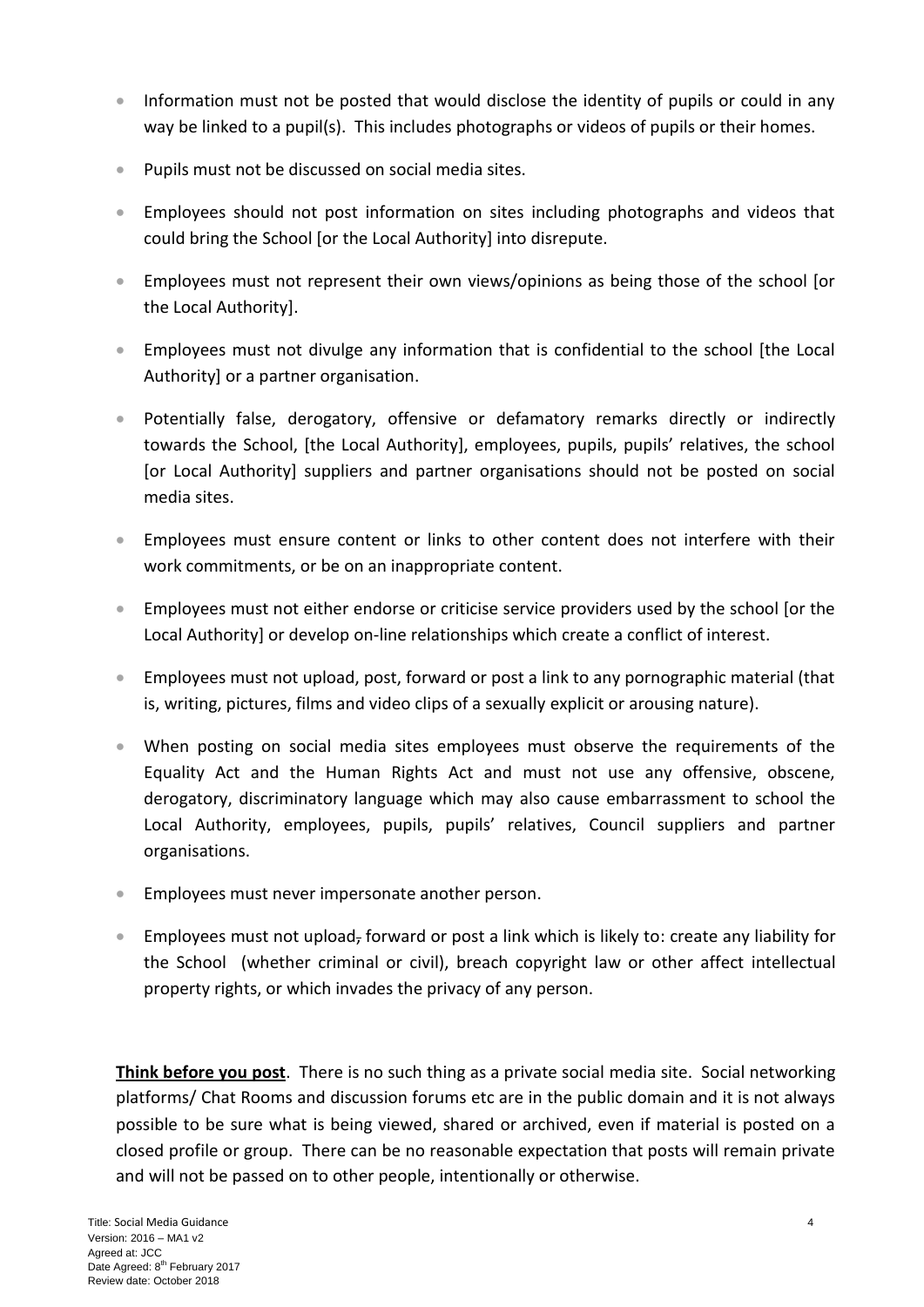# **Disciplinary Action**

Employees should be aware that the use of social media sites in a manner contrary to this guidance, including if others implicate you in a breach of any of the points listed within this document may result in disciplinary action and in serious cases may be treated as gross misconduct, which itself could lead to summary dismissal.

In certain circumstances, such misuse may constitute a criminal offence or otherwise give rise to legal liability against employees and the school. Such cases will be referred to the police (and, where necessary the nominated safeguarding lead at the County Council) to investigate further.

Employees who become aware of any use of social media by other members of staff in breach of this guidance must to report the matter to the Head teacher.

## **Social Media Security**

Employees should be mindful when placing information on social media sites that this information is visible to a large audience and could identify where they work and with whom, thereby increasing the opportunity for identify fraud, false allegations and threats. In addition it may be possible through social media sites for children or vulnerable adults to be identified, which could have implications for their security. Employees should therefore be mindful that they:

- Do not reveal personal or private information about themselves such as date of birth, address details and bank details etc. Posting such information could increase the risk of identity theft.
- Remember that there is the scope for causing offence or unintentionally causing embarrassment, for example if pupils find photographs of their teacher which may cause embarrassment and/or damage to professional reputation and that of the School.
- Be mindful that posting images, comments or joining on line campaigns may be viewed by colleagues, parents, ex-pupils etc.
- Ensure that where you do post comments make a clear statement that any comments expressed are your own and not those of the school or Local Authority.

Finally, consideration should be given to the information posted on social media sites and employees are advised to use appropriately the security settings on such sites in order to assist in limiting the concerns above.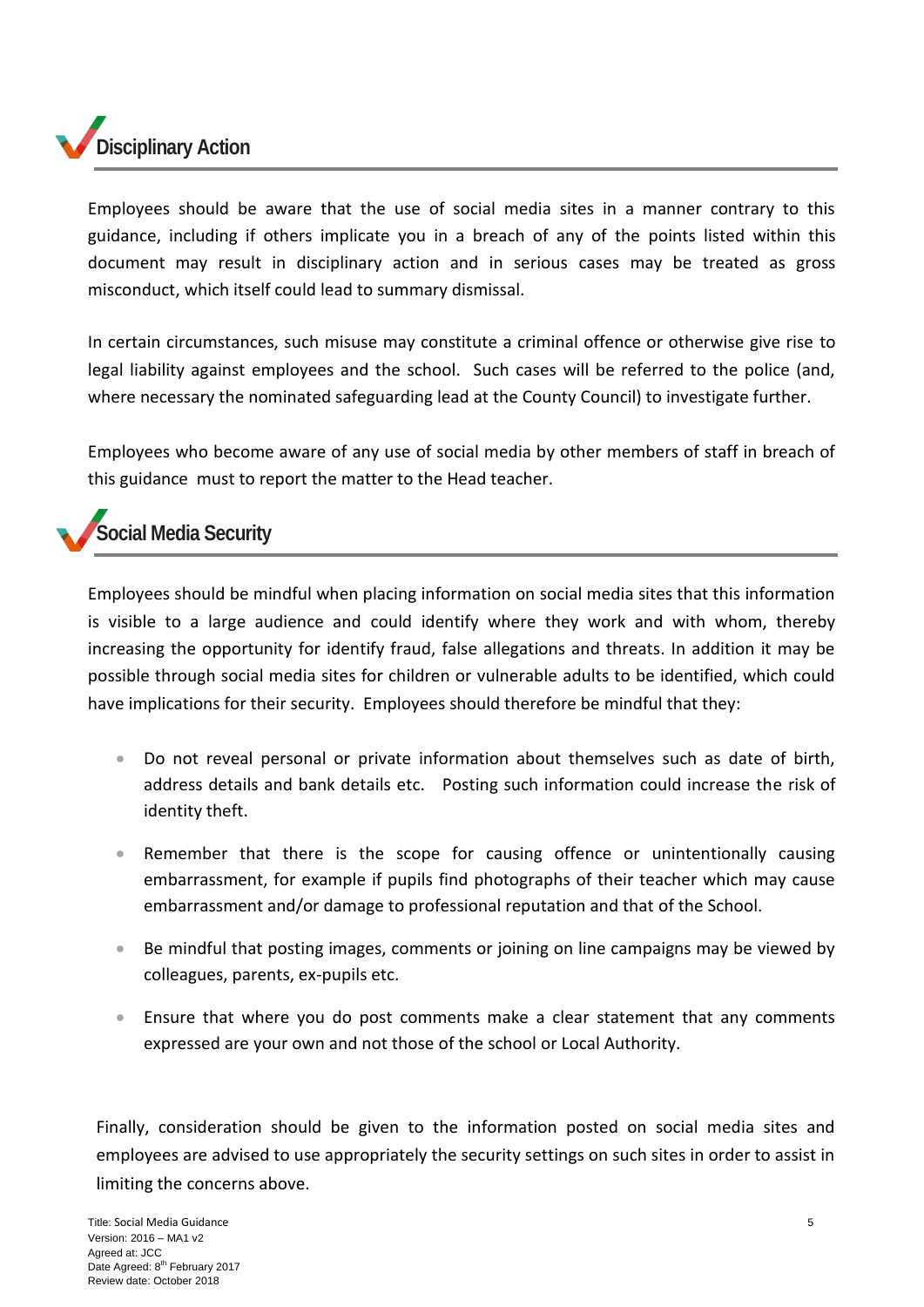## **Monitoring the Use of Social Media Websites**

Employees should be aware that any use of social media websites (whether or not accessed for work purposes) may be monitored and, where breaches of this Guidance are found, action may be taken under the Disciplinary policy.

The School considers that valid reasons for checking an employee's internet usage include suspicions that the employee has:

- been using social media websites when he/she should be working; or
- acted in a way that is in breach of the rules set out in this Guidance.